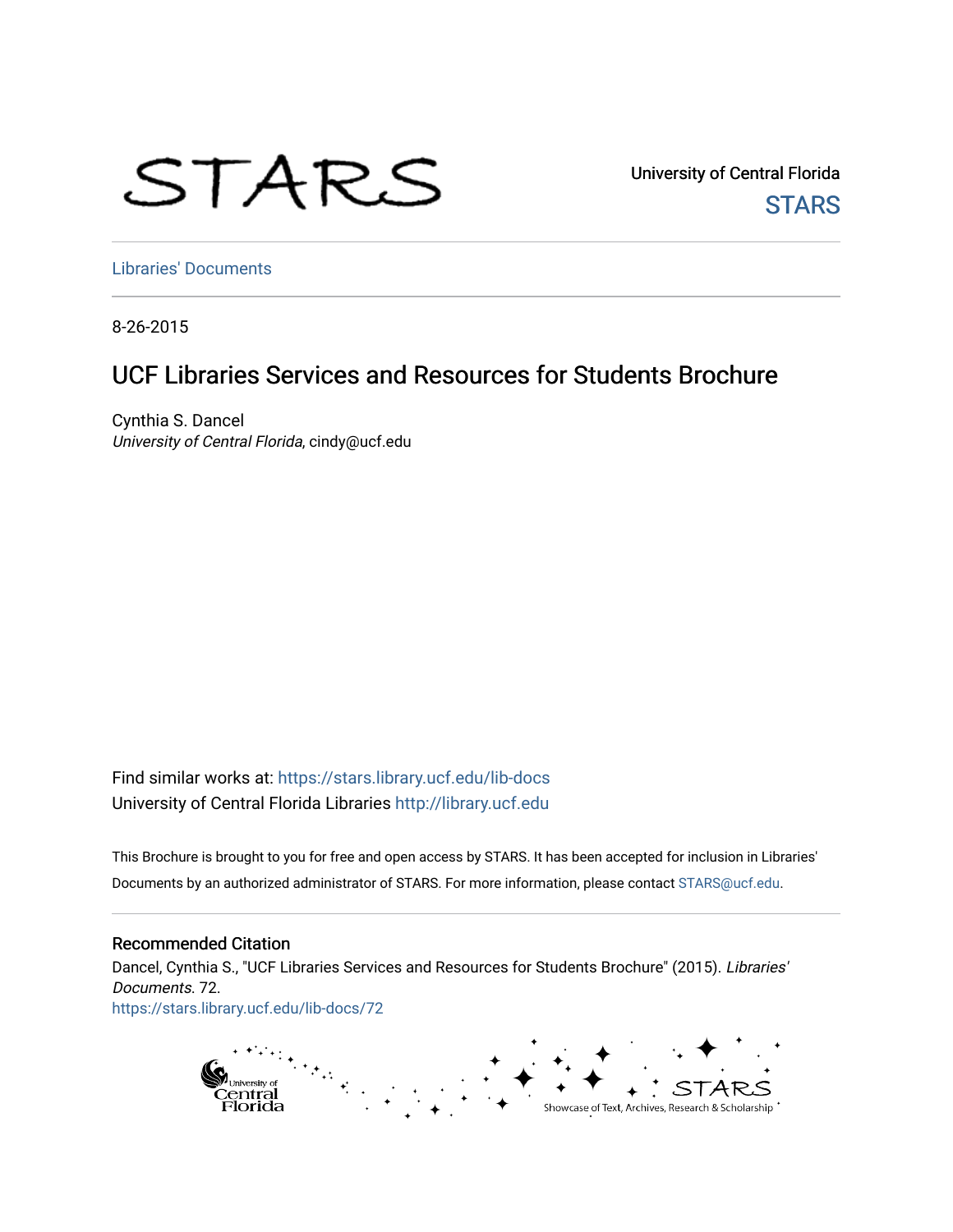### Technology library.ucf.edu Services library.ucf.edu de la collections

library.ucf.edu

### **Computers**

library.ucf.edu/services/computers-technology

### **Technology** for Check Out



University of Central Florida

### Accessible Resources

For a clickable version of brochure, scan code

library.ucf.edu/services/accessibility-services Wheelchair accessible workstations and study rooms, JAWS with large print keyboard, MAGic and other assistive software, video phones, KIC Scanners, and more are available!

### Articles and Databases

### Interlibrary Loan (ILL)

### Books

Need peer-reviewed articles? Visit the library website to learn how to find articles and how to request the ones we don't currently have. library.ucf.edu/find/articles

Choose from millions of books and ebooks for your academic paper needs as well as best sellers for some relaxation reading. library.ucf.edu/find/books

### **Textbooks**

library.ucf.edu/textbook-affordability

Select from hundreds of print textbooks on reserve, or see if your course textbook is available as an ebook.

### Print/Copy/Scan

library.ucf.edu/services/print-copy-scan



Use your UCF ID card to print your homework or make copies of your notes. You can also scan documents and email or save them to your flash drive. Black & white printing or copying costs \$0.08 while scanning is free. Color printing is \$0.30 per side.

library.ucf.edu/services/study-rooms

library.ucf.edu/technology-lending

http://guides.ucf.edu Research Guides are second only to librarians as a great place to start your research. They can point you to the best databases and recommend print sources for your topic.

Check out iPads, Blu-ray players, laptops, headphones, cameras, and more. Note that technology availability varies by location. To see a full list of technology available for checkout, visit us online.

> library.ucf.edu/about/contact-us Visit us online anytime at library.ucf.edu or give us a call 407.823.2580



Check the library website to see which of the almost 300 computers are currently available. Microsoft Office, Adobe Acrobat, Notepad++, and more are loaded on the computers; a full list of software is on the website. Logging into the computers is easy, just use your NID.

> library.ucf.edu/ILL Can't find the book or article that you're looking for? Submit a request to ILL, so they

Don't know your NID? Visit mynid.ucf.edu

### Research Guides

### Other Collections

### **Curriculum Materials Center**

Visit the CMC Library to find K-12 teaching resources as well as picture books, YA books, graphic novels, and movies. library.ucf.edu/about/libraries/curriculum-materials-center

### **Special Collections & University Archives**

Check out SCUA to find UCF history and other unique primary resources like manuscripts, photos, and rare print materials. library.ucf.edu/about/departments/special-collections-university-archives



### Contact Us

### Study Rooms

Go online and reserve a study room up to seven days in advance. Equipment varies by room, so look at the details to ensure you get what you need.

Questions?

### Help - Ask Us

Stuck? Help is waiting for you at the Library! Contact us online or in person.

- Chat library.ucf.edu/ask
- Call 407.823.2562
- Text 407.378.3767
- Email AskALibrarian@ucf.edu
- In person Service desks in all libraries

https://vimeo.com/ucflibraries Check out the Libraries' Vimeo channel for videos showing how to find peer reviewed journals, use Interlibrary Loan, renew your books and much more! Don't see a video you'd like? Let us know. We'd love to hear from you!

For more detailed questions, visit the Research & Information Desk on the 2nd floor. The LibTech Desk on the 2nd floor assists with wifi set up and other technical questions. Both are located in the John C. Hitt Library.

### Your Librarian

You know who your professor is but do you know who your librarian is? Each subject taught at UCF has a librarian assigned to assist students with their research. Visit the library website to look up YOUR librarian today!

### How-to Videos

### Videos/Media

Browse through the Libraries' extensive collection of films offered on DVD or streaming formats. Feature films and educational films are available to support coursework or just when you need to take a break.

library.ucf.edu/find/videos-media